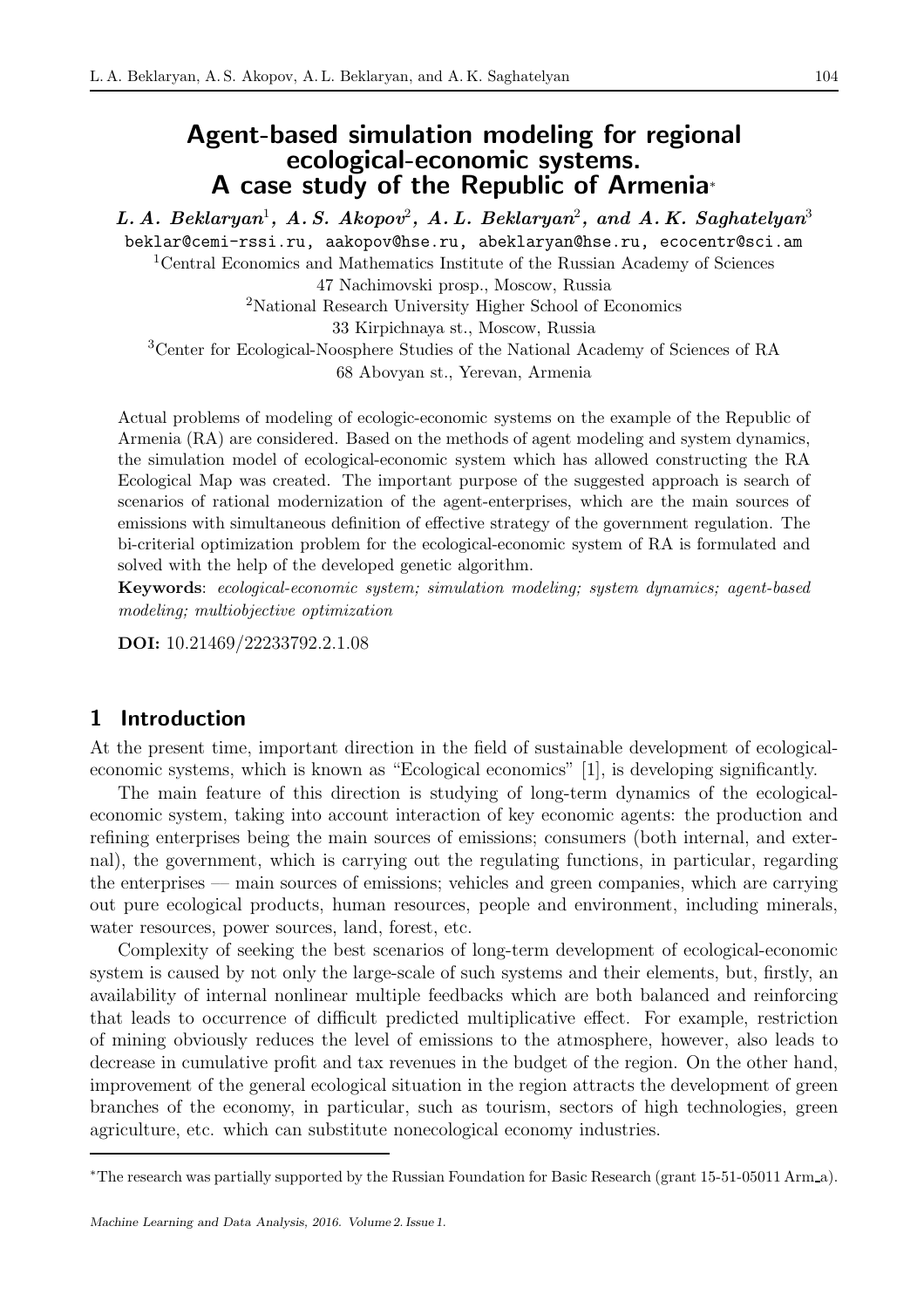Therefore, for seeking scenarios of long-term development of similar complex ecologicaleconomic systems, it is necessary to use the methods of system dynamics [2] and agent-based modeling, allowing to investigate the multiplicative influence of internal feedbacks, dynamical flows of natural resources in a complex interdependence between key economic agents (in particular, between enterprises and the government) and possibilities of effective government regulation.

The idea of use of methods of system dynamics and agent-based modeling for research of ecological-economic systems is not new. In particular, possibilities of recovery of the ecologicaleconomic system of South Africa [3], potential of development of ecological agriculture of China [4], and loudspeakers of stocks of water resources of China [5], loudspeakers of hunting natural resources of South America [6], etc. were investigated.

In this article, the concept of the agent-oriented model of ecological-economic system of RA is provided. Not detailed ecological map of Armenia on which dynamics of transition of manufacturing agents from initial conditions of the main sources of emissions of harmful substances to target final state — environmentally friendly productions is visualized is constructed.

The purpose of the work consists in the system analysis of the major characteristics of ecological-economic system on the example of RA taking into account the available interrelations between key economic agents and environment and forming of strategy of government regulation for manufactures in order to motivate them to transit to environmentally friendly production.

### 2 Model of ecological-economic system of the Republic of Armenia

The common simulation model of ecological-economic system of RA is developed using the methods of system dynamics and agent-based modeling. In this model, enterprises, which are the main sources of pollution of the atmosphere, need to be modernized for minimization of emissions level of harmful substances, have been identified. Such approach has allowed estimating forecast dynamics of emissions reduction of the main harmful substances at the atmosphere, such as carbon oxides  $(COx)$ , hydrocarbons  $(CH)$ , sulfur dioxide  $(SO<sub>2</sub>)$ , flying organic substances (NMVOC), nitrogen oxides (NOx), and other substances. At the same time, there is mechanism of the government regulation of activity of enterprises by means of the penalties and subsidies directed to refusal of use of the technologies polluting environment in favor of environmentally friendly technologies. The state chart, which is the algorithm of behavior of manufacturing agents considering influence of the government regulation in the form of penalties (for exceeding of limits of emissions of harmful substances) and subsidies (at essential decrease in emissions level) is represented in Fig. 1.

In Fig. 1, it is shown that agents-enterprises can have four possible final states:

- 1. Not ecological manufacturing (not ecological production) production by which the enterprise remains to be one of the main sources of emissions of harmful substances.
- 2. Closing of the company complete elimination of the enterprise as a result of which the source of emissions of harmful substances is eliminated.
- 3. Partial modernization the enterprise is essential (in comparison with previous, the temporary period) reduces emissions level of harmful substances.
- 4. Ecological manufacturing (environmentally friendly production) production by which the enterprise stops being a source of emissions of harmful substances.

Let us provide the formal description of the main part of the developed agent-oriented model of ecological-economic system of RA relating to behavior of agents enterprises with the mechanism of the government regulation. Let us note that the model of dynamics of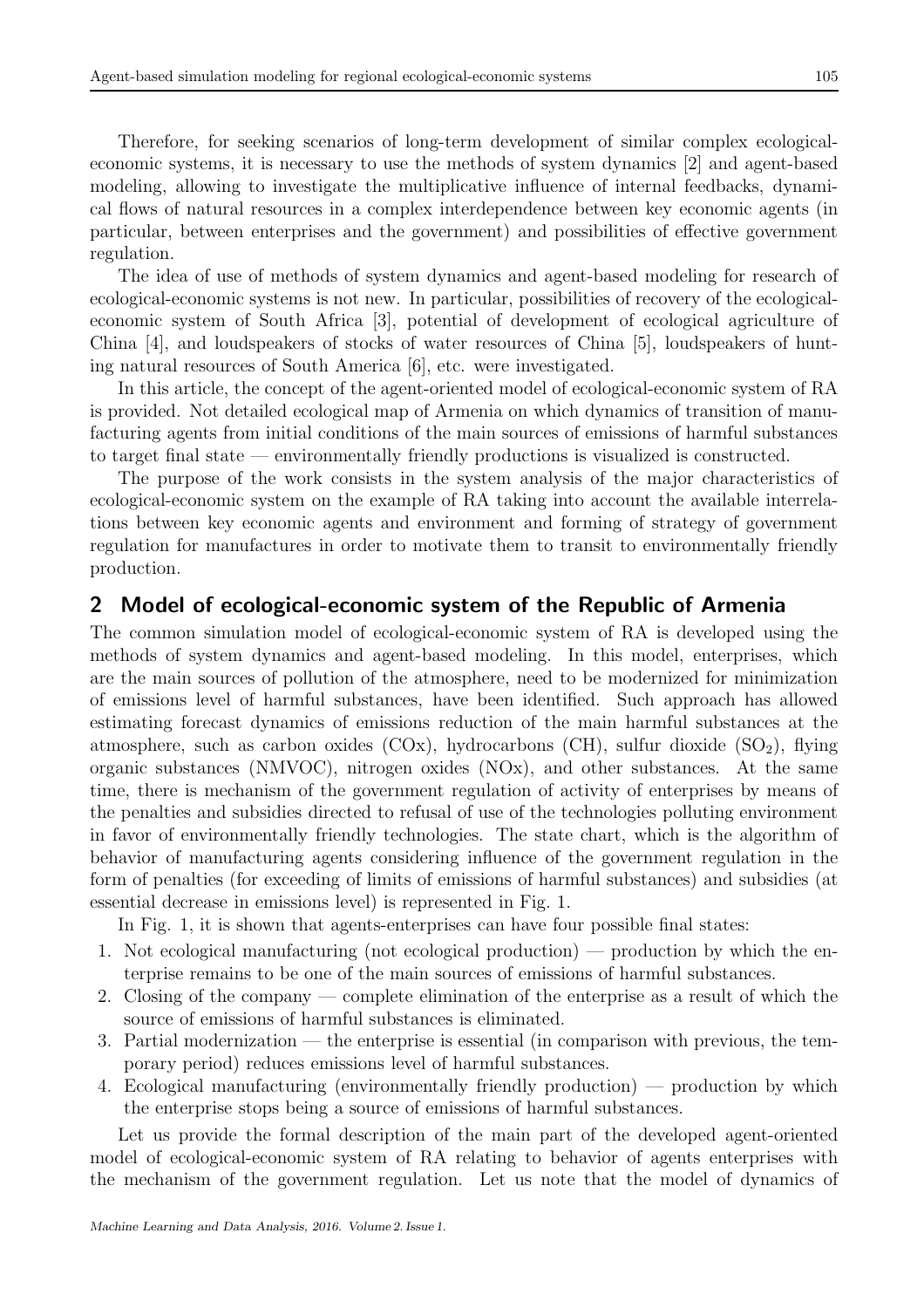

Figure 1 Algorithm of behavior of agents-enterprises

environment taking into account characteristics of all agents occupying it demands separate detailed consideration and is beyond this article.

Let us enter the following designations:

- $t \in \{t_0, \ldots, t_0 + T\}$  time by years  $(t_0$  is the initial time moment and T is the horizon of strategic planning);
- $J(t)$  set of indexes of the agents enterprises which are the sources of emissions of harmful substances;  $j \in J(t)$  — index of the agent enterprise at the time moment  $t; i \in \{1, \ldots, I\}$ kinds of harmful substances:  $SO_2$ , NOx, NMVOC, CH, etc.;
- $st_i(t) \in \{1, 2, 3, 4\}$  possible states of jth-agent enterprise:  $st_i(t) = 1$  initial condition of not ecological production;  $st_i(t) = 2$  — partial modernization;  $st_i(t) = 3$  — environmentally friendly production;  $st_i(t) = 4$  — closing the enterprise caused by the violation of the ecological legislation;
- $\gamma_i(t)$  the coefficient determining the volume of emissions of harmful substances in the atmosphere depending on state of jth-agent enterprise:

$$
\gamma_j(t) = \begin{cases}\n1, & \text{if } st_j(t) = 1; \\
0.5, & \text{if } st_j(t) = 2; \\
0, & \text{if } st_j(t) = 3 \text{ or } st_j(t) = 4;\n\end{cases}
$$

 $E_i(t)$  — total volume of emissions of harmful substances in the atmosphere of jth-agent enterprise:

$$
E_j(t) = \sum_{i=1}^I \gamma_j(t) e_{ij}
$$

Machine Learning and Data Analysis, 2016. Volume 2. Issue 1.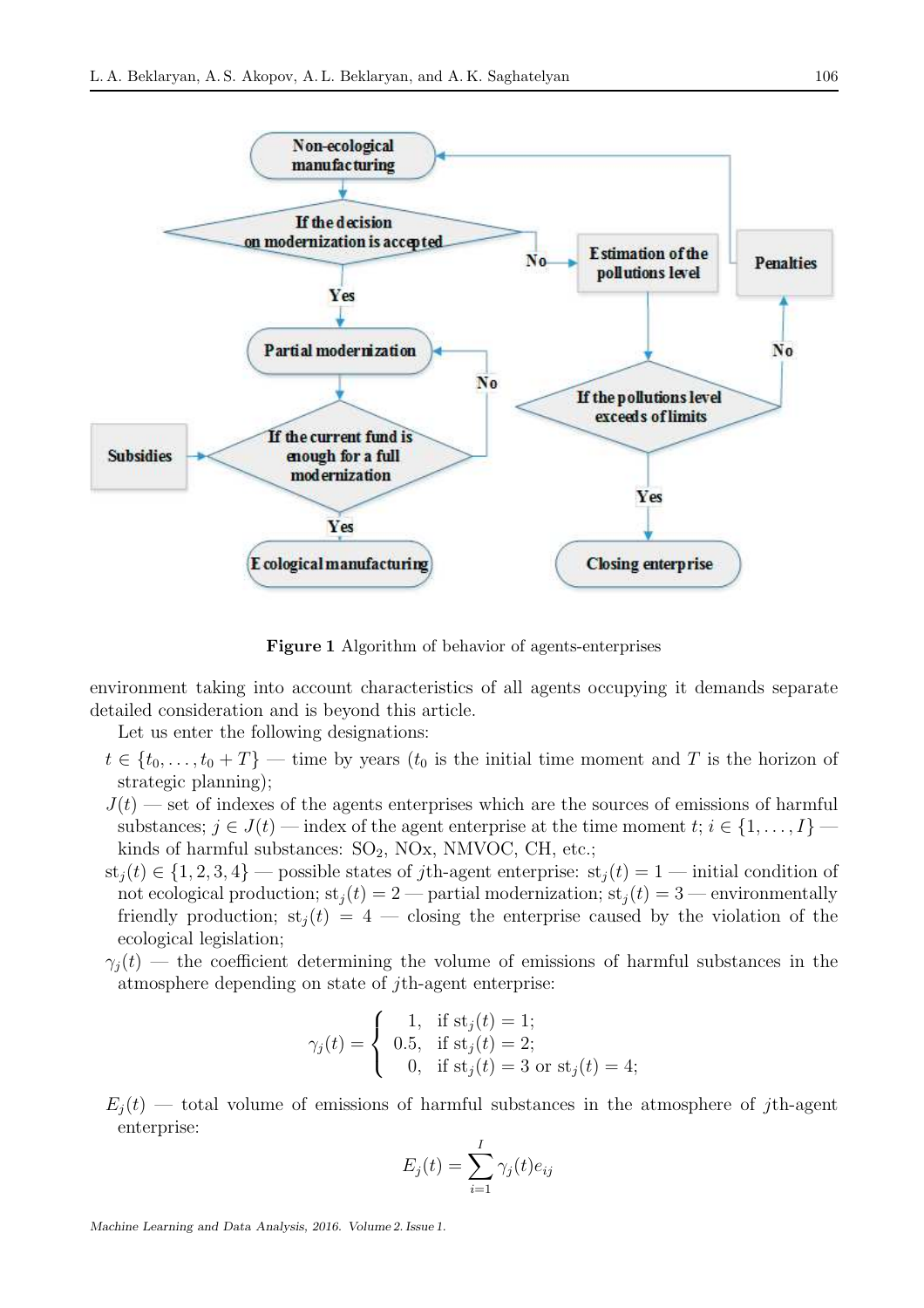where  $e_{ij}$  is the average volume of emissions of *i*th-harmful substances in the atmosphere of jth-agent enterprise;

 $C_i(t)$  — costs of modernization or elimination of jth-agent enterprise:

$$
C_j(t) = \begin{cases} p_j(t)(1 - \gamma_j(t)), & \text{if } \operatorname{st}_j(t) \neq 4; \\ \overline{p}_j(t), & \text{if } \operatorname{st}_j(t) = 4 \end{cases}
$$

where  $p_j(t)$  is the modernization cost of jth-agent enterprise and  $\overline{p}_j(t)$  is the elimination cost of jth-agent enterprise;

 $V_i(t)$  — release total volume of the *j*th-agent enterprise, it is calculated with the help of well-known production function of Kobb–Douglas:

$$
V_j(t) = \begin{cases} A_{0,j}(t) (L_j(t))^{\alpha_j(t)} (K_j(t)\gamma_j(t))^{\beta_j(t)}, & \text{if } \operatorname{st}_j(t) = 1 \text{ or } \operatorname{st}_j(t) = 2; \\ A_{0,j}(t) (L_j(t))^{\alpha_j(t)} (\underline{K}_j(t))^{\beta_j(t)}, & \text{if } \operatorname{st}_j(t) = 3; \\ 0, & \text{if } \operatorname{st}_j(t) = 4 \end{cases}
$$

where  $A_{0,j}(t)$  is the factor of scientific and technical progress for jth-agent enterprise;  $L_i(t)$  is the number of human resource of jth-agent enterprise;  $K_i(t)$  is the fixed assets of jth-agent enterprise;  $\underline{K}_j(t)$  is the minimum necessary fixed assets of jth-agent enterprise by environmentally friendly production;  $\alpha_i(t)$  and  $\beta_i(t)$  are the parameters of production function of Kobb–Douglas, for which  $\alpha_i(t) + \beta_i(t) = 1$  for all  $j \in \{1, \ldots, J(t)\};$ 

 $D_i(t)$  — grants for modernization of jth-agent enterprise from the state within the suggested model are paid only to the enterprises which are already partially modernized and on condition of deficit of own means necessary for full modernization and to transition to environmentally friendly production:

$$
D_j(t) = \begin{cases} \lambda_j(t)C_j(t), & \text{if } st_j(t-1) = 2 \text{ and } C_j(t) - P_j(t-1) > 0; \\ 0, & \text{if } st_j(t-1) \neq 2 \text{ or } C_j(t) - P_j(t-1) \leq 0 \end{cases}
$$

where  $\lambda_i(t)$  is the control parameter of system of the government regulation defining share of the costs of modernization subsidized from the government  $(0 < \lambda_i(t) \leq 1)$ ;

 $D(t)$  — the maximum permissible volume of subsidies, which can be directed on modernization of all agents enterprises from the government;

 $F_i(t)$  — penalties of *j*th-agent enterprise from the government, caused by essential violation of the ecological legislation:

$$
F_j(t) = \begin{cases} \eta_j(t)P_j(t-1), & \text{if } E_j(t) \ge \overline{E}_j(t) \text{ and } st_j(t-1) \ne 3; \\ 0, & \text{if } E_j(t) \le \overline{E}_j(t) \text{ or } st_j(t-1) = 3 \end{cases}
$$

where  $\eta_i(t)$  is the the control parameter of system of the government regulation defining the share of the profit got by the agent enterprise in the previous period directed on payment of penalties  $(0 < \eta_i(t) \leq 1)$  and  $\overline{E}_i(t)$  is the maximum permissible level of harmful substances in the atmosphere for this enterprise; and

 $P_i(t)$  — profit of jth-agent enterprise:

$$
P_j(t) = \tilde{p}_j(t)V_j(t) - C_j(t) + D_j(t) - F_j(t) - \text{Const}_j(t)
$$

where  $\tilde{p}_i(t)$  is the average prices for products of jth-agent enterprise and Const<sub>i</sub>(t) is the cumulative constant expenses of jth-agent enterprise (including labor costs, taxes, depreciation of fixed assets, etc.).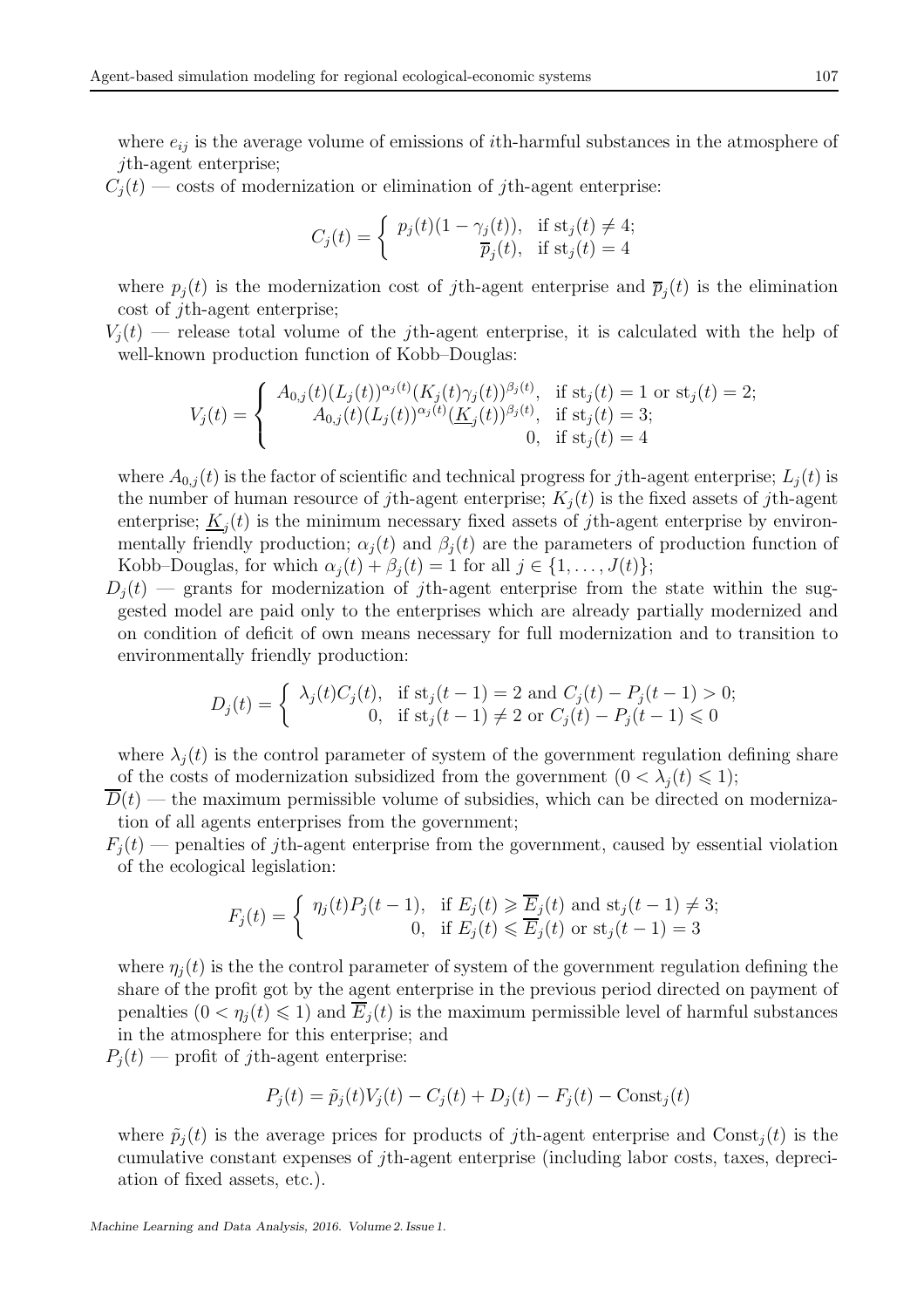Let us note that within this model, two types of agents are considered. Agents enterprises treat the first type, being the main sources of emissions of harmful substances in the atmosphere, maximizing in each time moment  $t$  own profit. The government aiming at minimization of cumulative emissions level of harmful substances in the atmosphere at the expense of choice of the optimum strategy of the government regulation (differentiated in relation to agents enterprises) treats the second type. As a result, it is possible to formulate bi-criterial optimization problem for the considered ecological-economic system.

### 3 Problem definition

**Problem 1.** It is required to maximize profit of each *i*th-agent enterprise under minimum possible cumulative emissions of harmful substances in the atmosphere in each time moment t

$$
\begin{cases}\n\max_{\text{st}_j(t)} P_j(t) \\
\min_{\lambda_j(t),\eta_j(t)} E_j(t)\n\end{cases} (1)
$$

under restrictions:

$$
\sum_{j \in J(t)} D_j(t) \leq \overline{D}(t), \quad P_j(t) \geqslant 0; \tag{2}
$$

$$
st_j(t) \in \{1, 2, 3, 4\}, 0 < \eta_j(t) \leq 1, j \in J(t),
$$
\n(3)

and other restrictions making clear economic sense.

As a result of the solution of the problems  $(1)-(3)$ , the subset of optimal decisions is uniformly distributed along Pareto front. In order to get such subset with required level of a time effectivity, we applied genetic algorithms, which are similar to that described in works [7–10] and based on the class of Strength Pareto Evolutionary Algorithms (SPEA, SPEA2, etc.). The scheme of the developed genetic algorithm (GA) is presented in Fig. 2.

The developed GA is based on the classic evolution approach, which requires applying operators of selection, crossover, and mutation (see Fig. 2). The main feature of the developed GA is taking into account internal restrictions, which are implemented on the agent level. In particular, transitions from the finite states "closing of the company" and "ecological manufacturing" to other states are impossible. The transition from the state of a "partial modernization" to the state of an *"ecological manufacturing"* is possible only if the current fund is enough for a full modernization (when  $P_i(t) \geq 0$ ).

Therefore, the GA considers only those states of agents, which are dynamical coordinated. Thus, GA touches possible trajectories of modernization of agent enterprises estimating them impact on the ecological-economic system.

It should be noted that there are some important blocks in the developed GA (see Fig. 2):

- Forming initial population of decisions for each *j*th-agent. As a rule, the initial state is defined as not ecological manufacturing  $(st_i(t_0) = 1, j \in J(t_0))$ . However, over time, the state of agents can be changed. First of all, the GA provides forming some possible values of  $st_i(t)$  in each time moment  $t \in \{t_0, \ldots, t_0 + T\}$ . The choice of such values can be random under restrictions;
- $-$  Loading input data to the simulation. The simulation model of the ecological-economic system was implemented in AnyLogic system. The simulation model deals with real datasets having data about characteristics of agents enterprises of RA. Therefore, the developed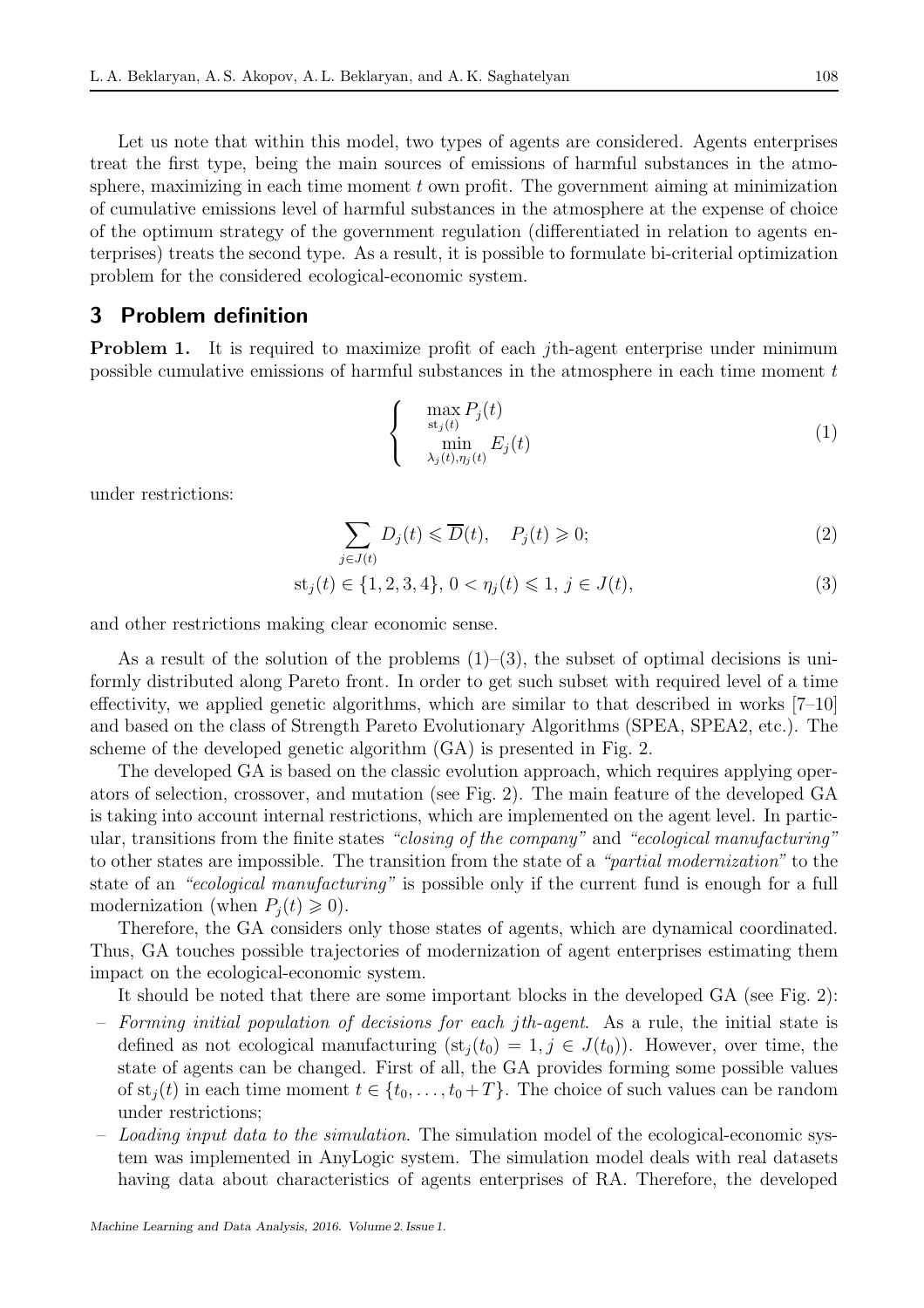

Figure 2 The scheme of the developed GA

model was integrated with the database and input data are being loaded in the model in a simulation process. Input data consist of control parameters, in particular, such as  ${\lambda_i(t), \eta_i(t)}$  and exogenous variables such as parameters of Kobb–Duglas production function  $\{A_{0,i}(t), \alpha_i(t), \beta_i(t)\}\$ , the predictive dynamics of resources  $\{L_i(t), K_i(t)\}\$ , and other exogenous variables;

- Run of simulation (AnyLogic model) to get values of objectives. The simulation model is intended to obtain values of objective functions  $\{P_i(t), E_i(t)\}\$  under different values of control parameters;
- Estimation of obtained results and filling of archive of nondominated solutions. The filling of archive of nondominated solutions is implemented with the help of SPEA2-algorithm [8]. The algorithm is based on weighting of solutions (individuals) in proportionality to amount of its dominated solutions. Hence, individuals with smaller weights have more priority under the selection. It should be noted that such algorithm deals with convex objective functions only;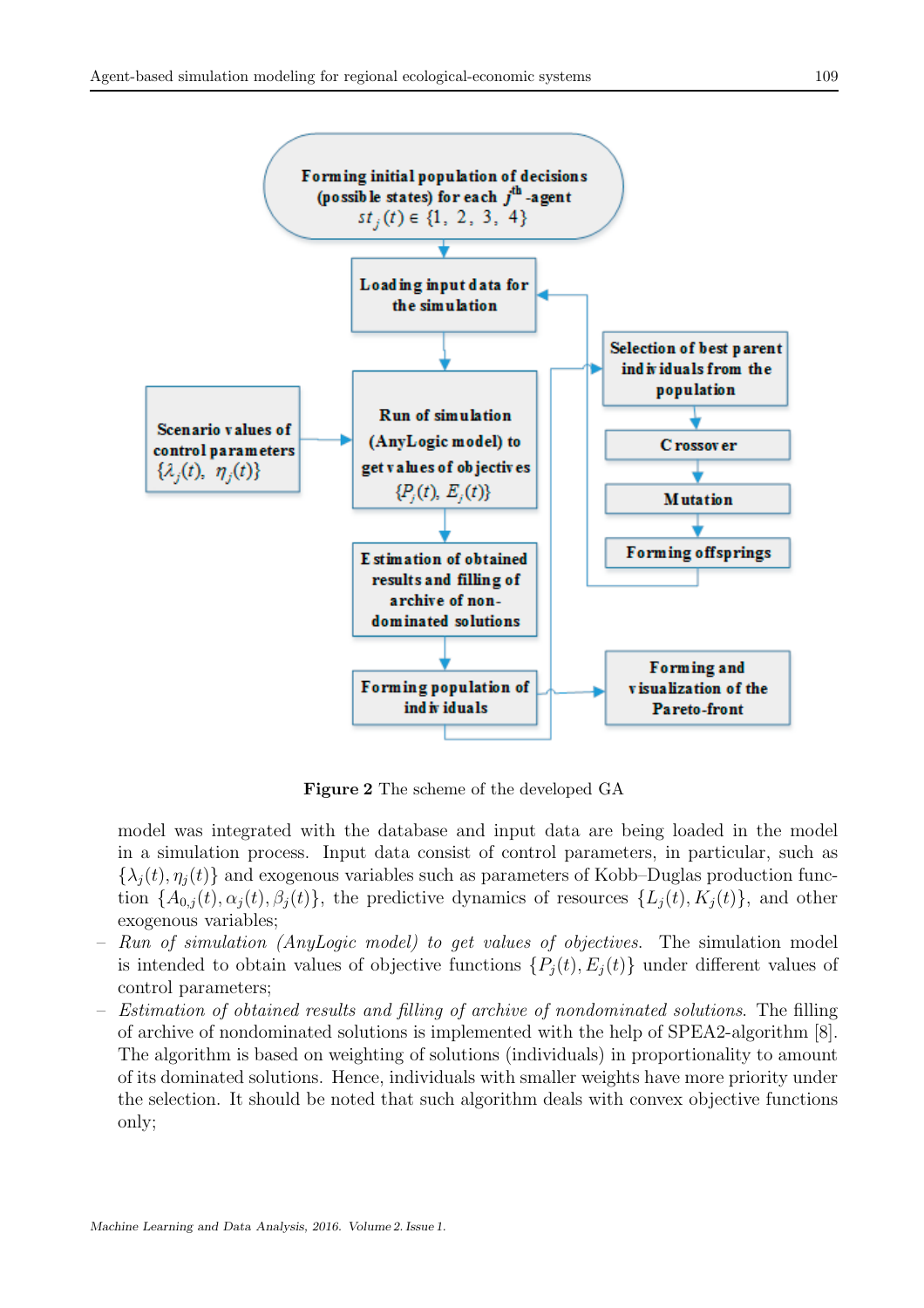- Forming population of individuals is based in iteration moving individuals towards the Pareto-front. For this purpose, individuals having highest Pareto ranking will be assigned larger priority to including in the population; and
- Selection of best parent individuals from the population, crossover, mutation, and forming offsprings are the standard operators of the GA.

The choice of the final scenario of modernization of the enterprises taking into account aspiration to maximizing their profit with simultaneous minimization of cumulative emissions is carried out taking into account the additional preferences created based on the analysis of possible effects of implementation of the corresponding strategy of modernization. Thus, the structure of emissions of substances in the atmosphere (on each large enterprise) and their contribution to dynamics of incidence of the population is estimated. Let us note that different chemical elements have the differentiated impact on state of health of the population. For example, excess concentration of carbon oxide (CO) leads to organism intoxication (at certain concentration, by lethal outcome), systematic sulfur dioxide emissions lead to growth of pulmonary diseases, and nitrogen  $\alpha$  and  $\alpha$  to growth of respiratory diseases. Each type of diseases renders different social and economic effects, which need to be considered at decision-making, including not eco-friendly enterprises relating to closing.

### 4 Simulation model of ecological-economic system

Further on, based of the suggested algorithm of behavior of agents enterprises (see Fig. 1) taking into account dynamics of environment (see Fig. 2) and bi-criteria optimization problems  $(1)-(3)$ , the simulation model of ecological-economic system implemented in AnyLogic system (Fig. 3) has been developed. Important advantages of AnyLogic system are as follows:

- possibility of the combined use of different methods of simulation modeling, in particular, system dynamics and agent-based modeling;
- ability to aggregate the simulation model with databases;



Figure 3 Simulation model of ecological-economic system of RA in AnyLogic system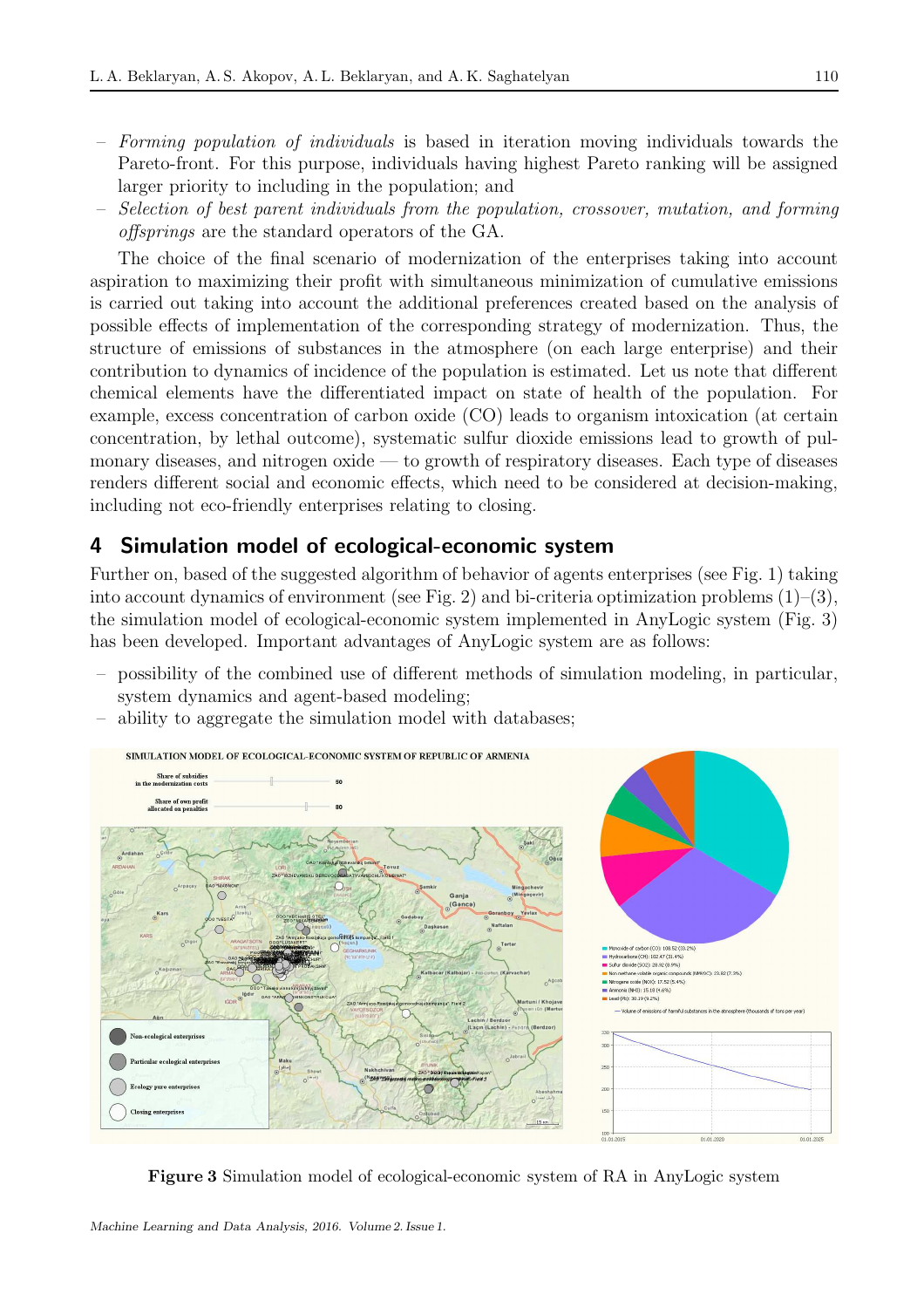- ability to aggregate the simulation model with geographic information systems (GIS), including possibility of dynamic visualization of condition of agents on map (see Fig. 3); and
- ability to aggregate the simulation model with the developed genetic optimization algorithm, in particular, providing forming of subset of optimum decisions across Pareto for the considered problem of ecological-economic system. This algorithm is described in [9, 10].

Let us note that the developed simulation model is integrated with the subject-oriented database containing up-to-date information about stationary sources of emissions — the RA enterprises, created with use of statistical data of the Center for Ecological-Noosphere Studies of the National Academy of Sciences of RA provided by the Center<sup>1</sup>.

# 5 Results of the simulation modeling of ecological-economic system of the Republic of Armenia

The results of simulation modeling are unloaded in database and visualized on maps (Figs. 4– 6). Forecast dynamics of possible states is presented on the maps (till 2025), the modernized agents enterprises being the main sources of emissions of harmful substances in RA. With black color, the enterprises which are in condition of not eco-friendly production, dark gray  $color - the partial modernized enterprise, light-gray color - the enterprise which have$ become environmentally friendly owing to full modernization, white color  $-$  the enterprises which are desirable for closing are allocated. Let us note that on the maps, not the legal but the actual addresses of the enterprises (including multiple) which are directly relating to sources of the corresponding emissions are visualized (for example, for the extracting enterprises, there are the coordinates of mining fields).



Figure 4 Initial condition of agents enterprises, being the main sources of emissions of harmful substances, visualized on the RA card for 2015

 $1$ http://ecocentre.am/.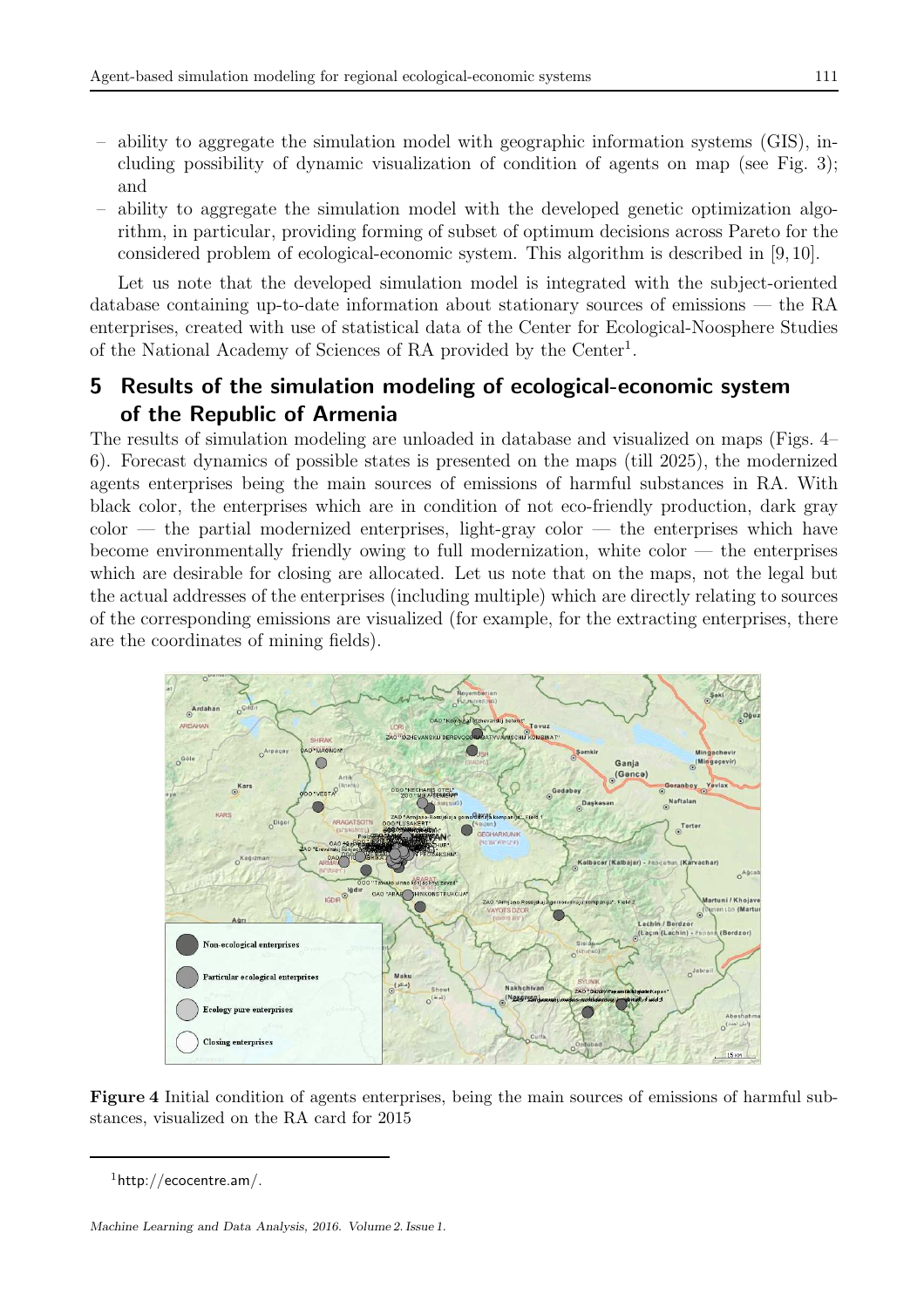

Figure 5 The intermediate condition of agents enterprises calculated by means of the developed simulation model for 2020



Figure 6 Optimum final condition of agents enterprises for 2025

Let us note that the developed decentralized agent-oriented model of ecological-economic systems is allowed forming the optimum plan of modernization of agent-enterprises through the scenario control of parameters of the government regulation such as penalties and subsidies. The final suggested scenario of modernization is chosen among subset of all received Pareto-optimal decisions as the most preferable to social and economic system. Thus, optimum values of parameters of the government regulation are found:  $\lambda_j(t)$  (the share of costs of modernization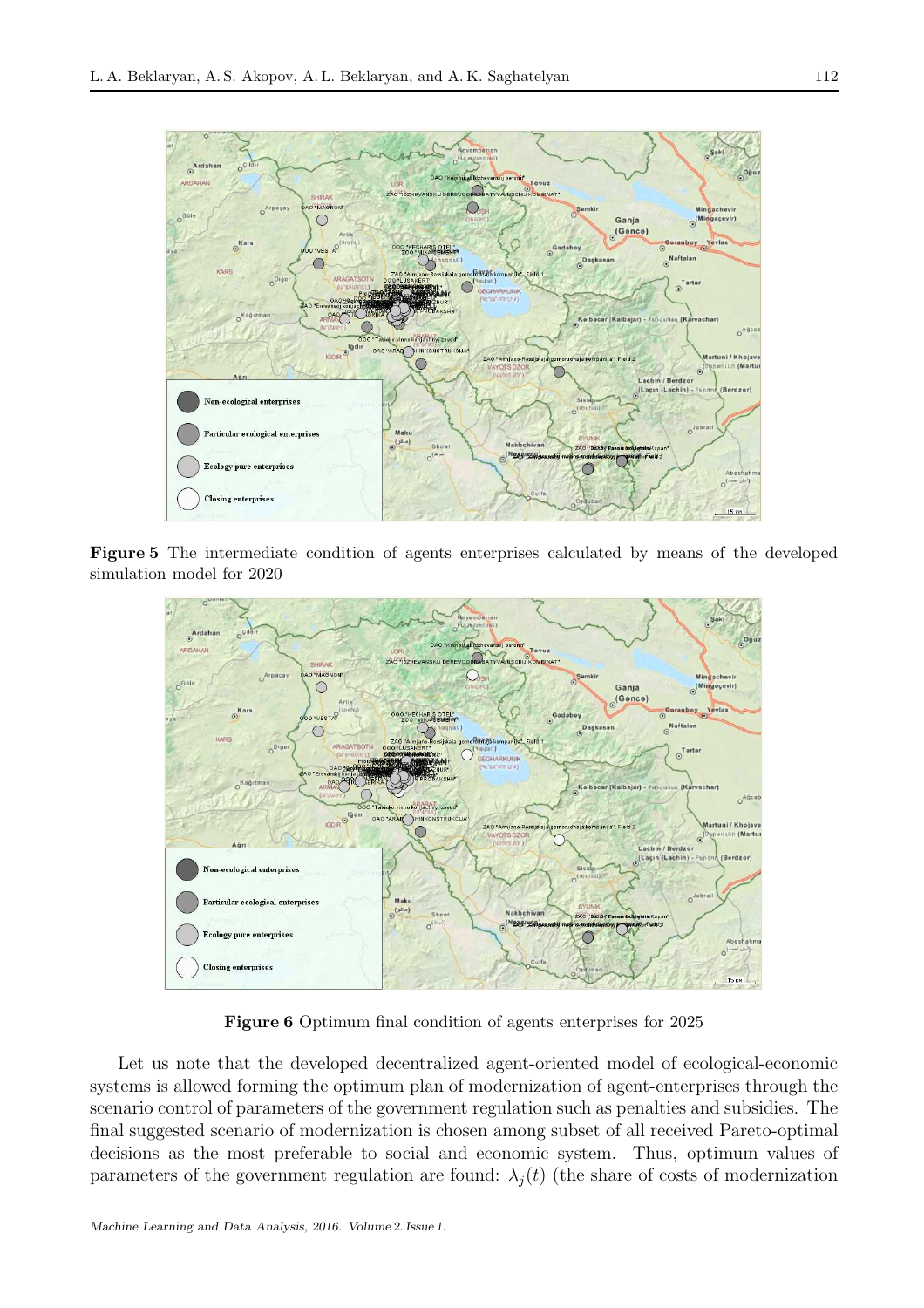subsidized by the government) and  $\eta_i(t)$  (the share of profit of the enterprise received for previous year, directed on penalties) for all considered agents enterprises  $j \in J(t)$ . Let us note that average optimum values  $\tilde{\lambda}_j(t) \approx 50\%$  (for the separate enterprises of rather 10%) subsidizing) and  $\tilde{\eta}_i(t) \approx 80\%$  (for the separate enterprises penalties have to make up to 100%) of the got profit).

### 6 Concluding Remarks

The simulation model of ecological-economic system of RA considering features of system of the government ecological regulation has been developed with the help of the methods of system dynamics and agent-based modeling. The results of simulation modeling allow drawing conclusion on availability of basic possibility of modernization of the majority of the RA enterprises which activity is followed essential to emissions of harmful substances in the atmosphere. Thus, transition to model of ecological economy is possible at the expense of own means of the enterprises and subsidies from the government. Unfortunately, some enterprises, in particular, which are carrying out production and processing of copper molybdenum concentrate, cannot be given to environmentally friendly production because of the existing technology restrictions and, therefore, reasonably gradually to preserve them with simultaneous creation of new environmentally friendly productions.

### References

- [1] Costanza, R., J. H. Cumberland, H. Daly, R. Goodland, and R. B. Norgaard. 1997. An introduction to ecological economics. CRC Press. 275 p.
- [2] Forrester, J. W. 2013. Industrial dynamics. Martino Fine Books.
- [3] Crookes, D. J., J. N. Blignaut, M. de Wit, and K. J. Esler. 2013. System dynamic modeling to assess economic viability and risk trade-offs for J. Environmental Management 120:138–147. doi: http://dx.doi.org/10.1016/j.jenvman.2013.02.001.
- [4] Shi, T., and R. Gill. 2005. Developing effective policies for the sustainable development of ecological agriculture in China: Case study of Jinshan County with a systems dynamics model. Ecological Economics 53(2):223–246. doi: http://dx.doi.org/10.1016/j.ecolecon.2004.08. 006.
- [5] Zhang, Z., W. X. Lu, Y. Zhao, and W. B. Song. 2014. Development tendency analysis and evaluation of the water ecological carrying capacity in the siping area of Jilin Province in China based on system dynamics and analytic hierarchy process. Ecological Modelling 275:9–21. doi: http://dx.doi.org/10.1016/j.ecolmodel.2013.11.031.
- [6] Iwamura, T., E. F. Lambin, K. M. Silvius, J. B. Luzar, and J. M. V. Fragoso. 2014. Agent-based modeling of hunting and subsistence agriculture on indigenous lands: Understanding interactions between social and ecological systems. Environmental Modelling Software 58:109–127. doi: http: //dx.doi.org/10.1016/j.envsoft.2014.03.008.
- [7] Zitzler, E., and L. Thiele. 1999. Multiobjective evolutionary algorithms: A comparative case study and the strength Pareto approach. IEEE Trans. Evolutionary Comput. 3(4):257–271. doi: http://dx.doi.org/10.1109/4235.797969.
- [8] Bleuer, S., M. Brack, L. Thiele, and E. Zitzler. 2001. Multiobjective genetic programming: Reducing bloat using spea2. Congress on Evolutionary Computation Proceedings. Seoul: IEEE. 1:536–543.
- [9] Akopov, A. S., and M. A. Hevencev. 2013. A multi-agent genetic algorithm for multi-objective optimization. IEEE Conference (International) on Systems, Man and Cybernetics Proceedings. Manchester: IEEE. 1391–1395.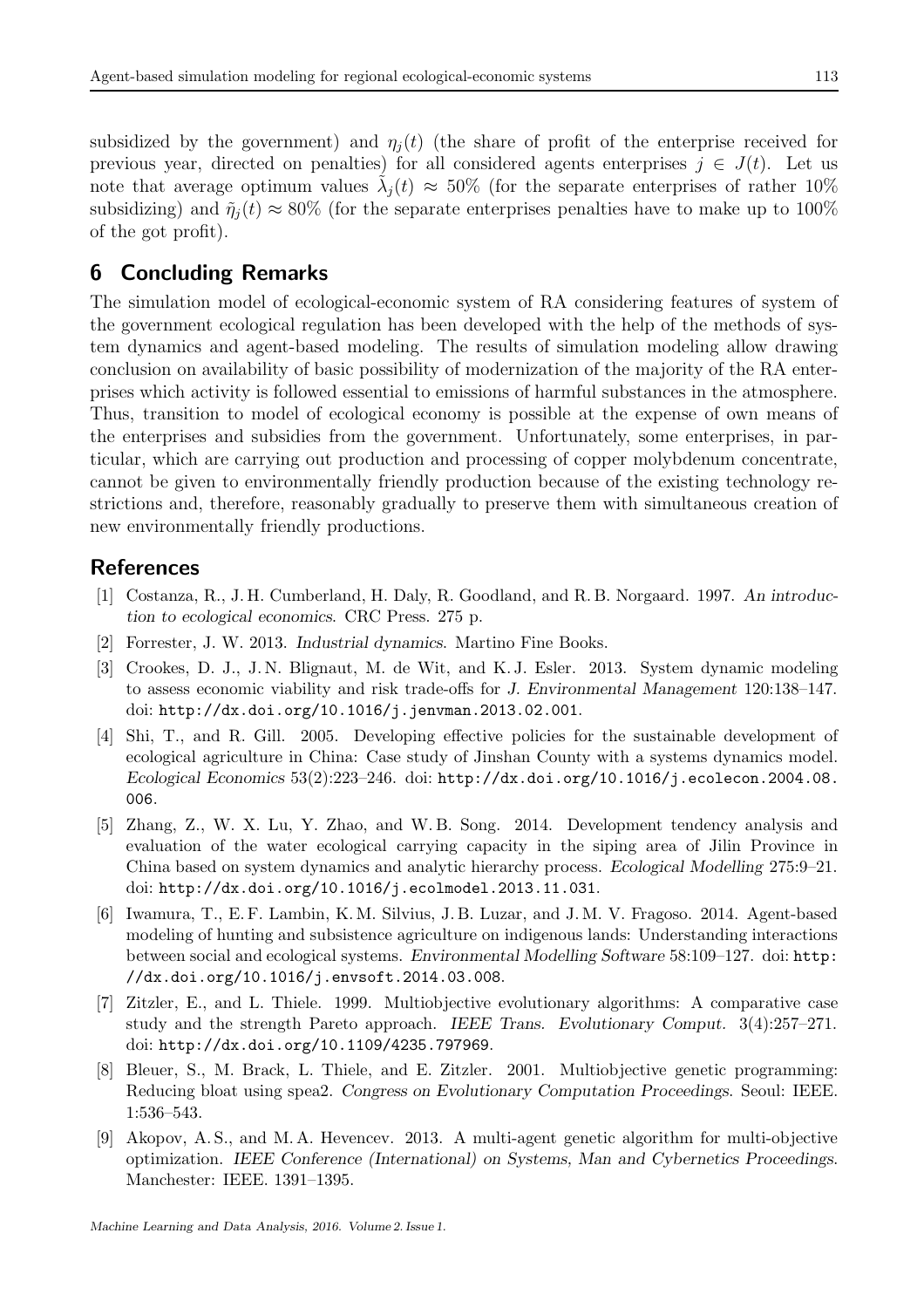[10] Akopov, A. S. 2014. Parallel genetic algorithm with fading selection. Int. J. Comput. Appl. Technol. 49(3/4):325–331. doi: http://dx.doi.org/10.1504/IJCAT.2014.062368.

Received June 15, 2016

## Агентное моделирование региональной эколого-экономической системы. Тематическое исследование для Республики Армения<sup>∗</sup>

Л. А. Бекларян $^1$ , А. С. Акопов<sup>2</sup>, А. Л. Бекларян $^2$ , А. К. Сагателян $^3$ beklar@cemi-rssi.ru, aakopov@hse.ru, abeklaryan@hse.ru, ecocentr@sci.am

<sup>1</sup>Центральный экономико-математический институт РАН

Россия, г. Москва, Нахимовский проспект, 47

<sup>2</sup>Национальный исследовательский университет «Высшая школа экономики» Россия, г. Москва, ул. Кирпичная, 33

<sup>3</sup>Центр эколого-ноосферных исследований Национальной академии наук Республики Армения Армения, г. Ереван, ул. Абовяна, 68

Рассматриваются актуальные вопросы моделирования эколого-экономической системы на примере Республики Армения (РА). Основываясь на методах агентного моделирования и системной динамики, создана имитационная модель эколого-экономической системы, позволившая построить Экологическую карту РА. Важной целью предлагаемого подхода является поиск сценариев рациональной модернизации предприятий, являющихся основными источниками выбросов вредных веществ с одновременным определением эффективной стратегии государственного регулирования. Сформулирована и решена бикритериальная задача оптимизации характеристик эколого-экономической системы на примере РА.

Ключевые слова: эколого-экономическая система; имитационное моделирование; системная динамика; агентно-ориентированное моделирование; многокритериальная оптимизация

DOI: 10.21469/22233792.2.1.08

#### Литeратура

- [1] Costanza R., Cumberland J. H., Daly H., Goodland R., Norgaard R. B. An introduction to ecological economics. — CRC Press, 1997. 275 p.
- [2] Forrester J. W. Industrial dynamics. Martino Fine Books, 2013.
- [3] Crookes D. J., Blignaut J. N., de Wit M., Esler K. J. System dynamic modeling to assess economic viability and risk trade-offs for ecological restoration in south africa // J. Environmental Management, 2013. Vol. 120. P. 138–147. doi: http://dx.doi.org/10.1016/j.jenvman.2013.02.001.
- [4] Shi T., Gill R. Developing effective policies for the sustainable development of ecological agriculture in China: Case study of Jinshan County with a systems dynamics model // Ecological Economics, 2005. Vol. 53. No. 2. P. 223–246. doi: http://dx.doi.org/10.1016/j.ecolecon. 2004.08.006.

<sup>∗</sup>Работа выполнена при частичной финансовой поддержке РФФИ, проект №15-51-05011 Арм\_а.